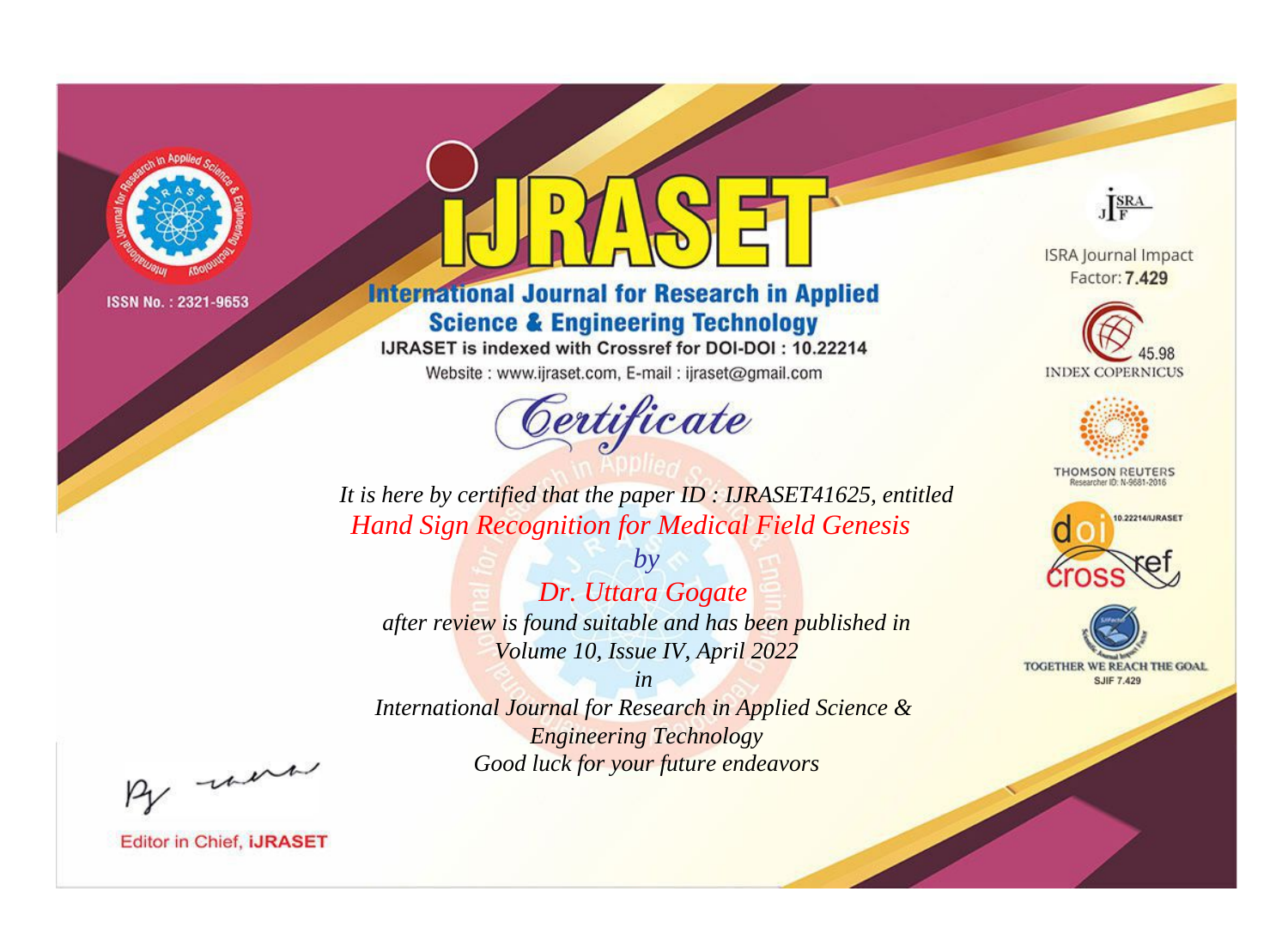

# **International Journal for Research in Applied Science & Engineering Technology**

IJRASET is indexed with Crossref for DOI-DOI: 10.22214

Website: www.ijraset.com, E-mail: ijraset@gmail.com



JERA

**ISRA Journal Impact** Factor: 7.429





**THOMSON REUTERS** 



TOGETHER WE REACH THE GOAL **SJIF 7.429** 

*It is here by certified that the paper ID : IJRASET41625, entitled Hand Sign Recognition for Medical Field Genesis*

*Vahaz Kazi after review is found suitable and has been published in Volume 10, Issue IV, April 2022*

*by*

*in* 

*International Journal for Research in Applied Science & Engineering Technology Good luck for your future endeavors*

By morn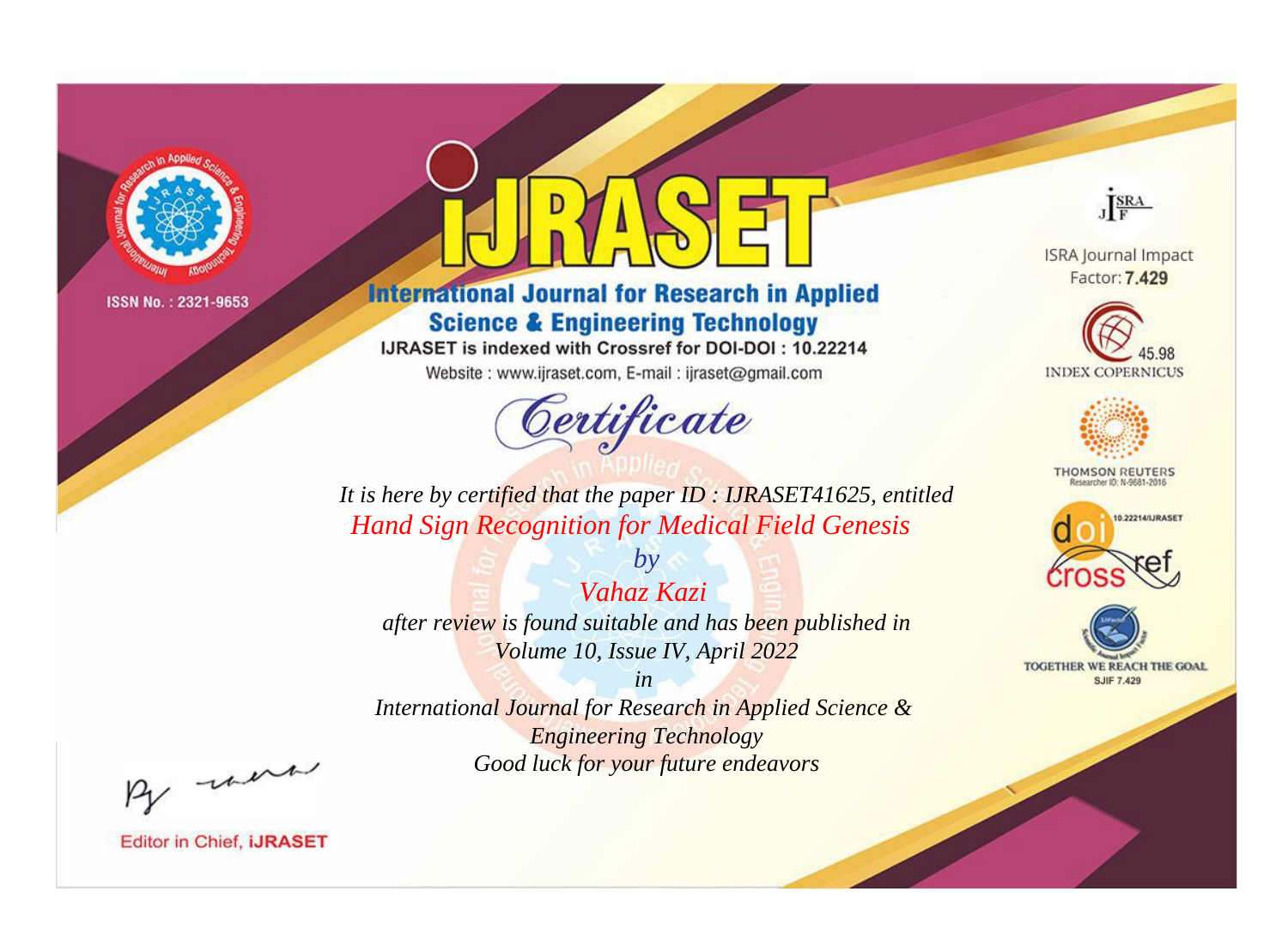

# **International Journal for Research in Applied Science & Engineering Technology**

IJRASET is indexed with Crossref for DOI-DOI: 10.22214

Website: www.ijraset.com, E-mail: ijraset@gmail.com



JERA

**ISRA Journal Impact** Factor: 7.429





**THOMSON REUTERS** 



TOGETHER WE REACH THE GOAL **SJIF 7.429** 

It is here by certified that the paper ID: IJRASET41625, entitled **Hand Sign Recognition for Medical Field Genesis** 

Aakash Jadhav after review is found suitable and has been published in Volume 10, Issue IV, April 2022

 $b\nu$ 

 $in$ International Journal for Research in Applied Science & **Engineering Technology** Good luck for your future endeavors

By morn